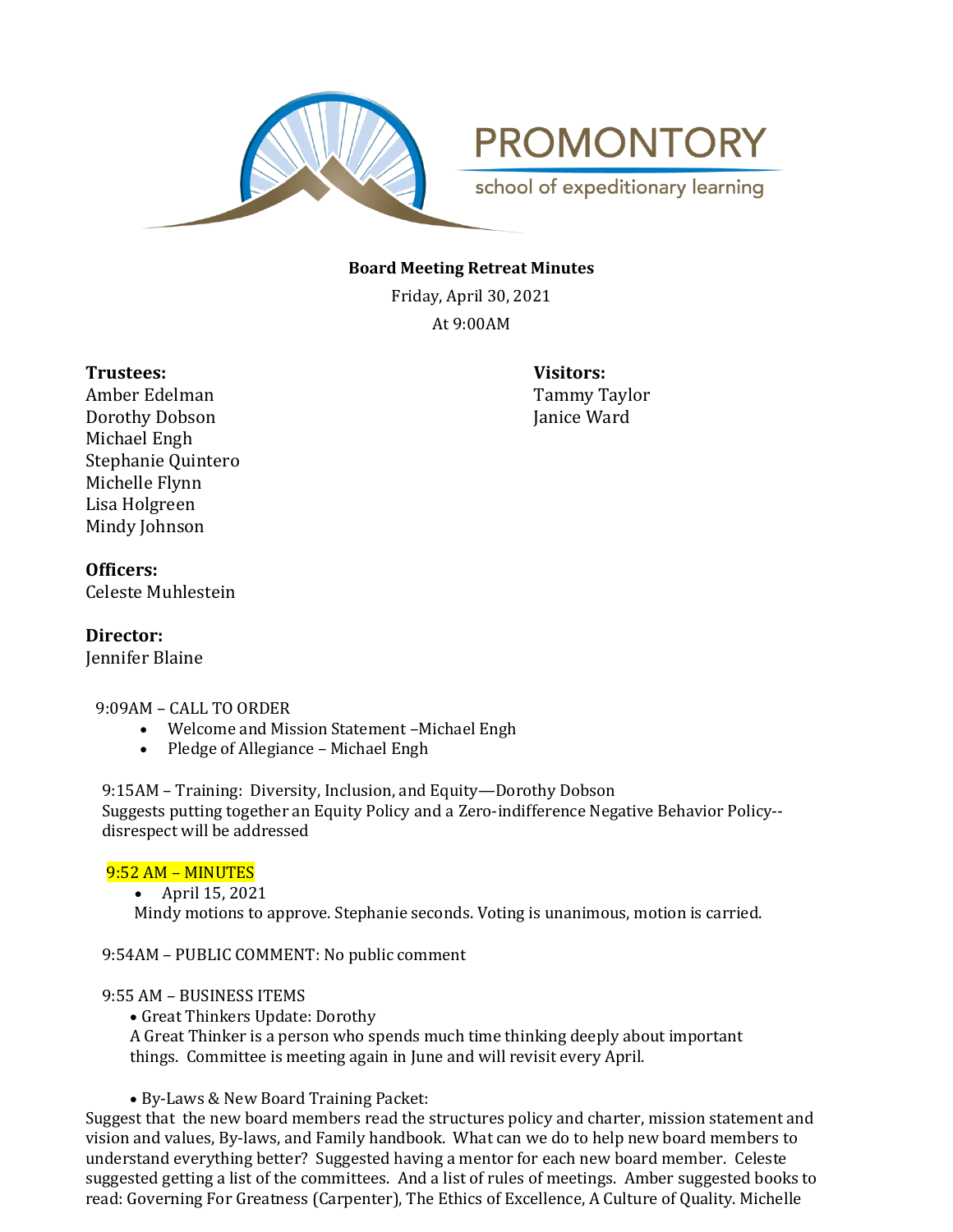suggested: We Are Crew. Background checks and fingerprints done. Get email address and contact information.

Committees: Finance (Michael Engh), Great Thinkers (Dorothy) Hiring committee (Amber) Emergency Plan (Lisa) Director (Amber) Grants (Dorothy) Charter amendment (Lisa? ) Board Retreat (Tammy) Board member recruiting (Amber) PR (Celeste & Nancy) School Land Trust- (Michael) Audit (Michael) Accountability (Dorothy) Policies (Michelle) Sex Ed (Lisa and Dorothy) Emergecny plan/Safety (Lisa) Roots & Wings (Dorothy).

## • POP Organization Update:

President is Debbie Payne and has committed for ONE year. She will be our POP Officer. Still figuring out her committee. Officially starts in June. Spring fundraiser: Field day on last day of school--June 2nd. Do it all the same day for distance learners and kindergarteners. Basket committee is up and running. Holly Jenks is watching the POP Facebook page. Celeste sending copy of by-laws to Amber.

## • IT Services Contract Award:

RFP was sent out in March. We had two applicants. BIDS discussed two sections of the contract: Finance and services. ETS scored higher than TRTI. Jennifer will talk to TRTI today. Reviews of ETS have been great. Gives us an IT person on campus. Teachers will be getting new computers and projectors with the 2nd round of ESSER Funds.

- 11:20 Intensives: 2xs a year. Explore chosen topic for 3-10 days. Add this to terms to know in the family handbook. \*Percy Jackson \* Bugs Life needs more detail \*Sensory Path \*Painting a mural on walls at school for Legacy Project. West side carpool, on school.
- Board Goals: Tabled

# 11:40 AM ACTION ITEMS

- Fall Expedition Approval: Lisa motions to approve fall expeditions. Dorothy Seconds. Voting is unanimous. Motion is carried.
- Overnight Fieldwork: Spring intensive: City of Rocks Craters of the Moon Tetons Michael motions to approve. Michelle seconds. Voting is unanimous. Motion is carried.
- 11:50AM Blues for Books Fundraiser May 6th Money used to purchase more books for the vending machine. Mindy motions to approve. Lisa seconds. Voting is unanimous. Motion is carried.
- IT Services Contract Award: Do not need to vote on.
- 12:05PM Proposed Board Members:

Janice Ward—Officer: Policies (Michelle) Kristina Radtke—Officer: Emergency Policy Crew (Lisa) Karen Braithwaite—Officer: Great Thinkers Crew (Dorothy) Becca Ashby—Trustee: Possibly Finance (Michael) Zach Davis—Trustee (Amber) Amy Rich—Officer: (Lisa)